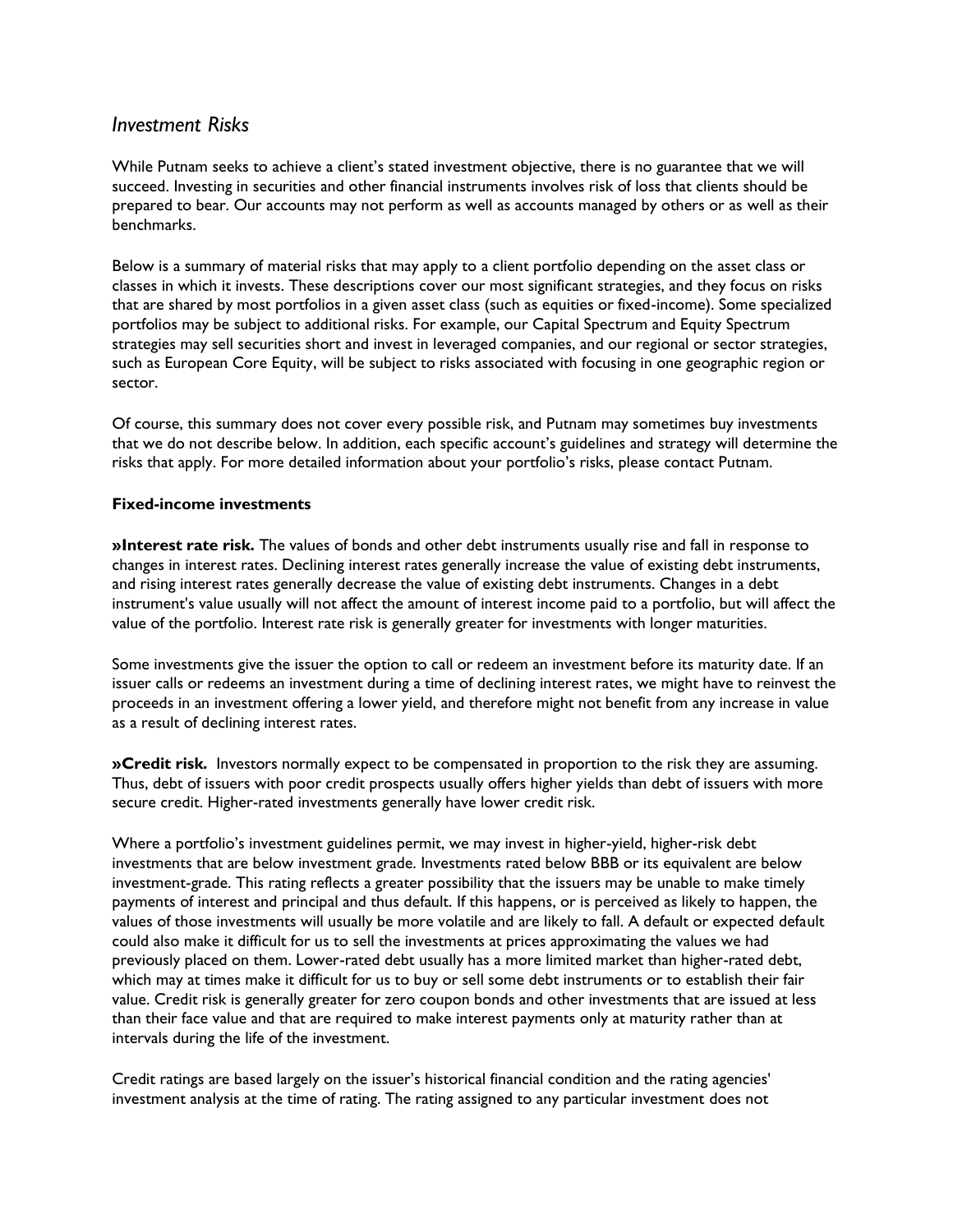necessarily reflect the issuer's current financial condition, and does not reflect an assessment of an investment's volatility or liquidity. Although we consider credit ratings in making investment decisions, we perform our own investment analysis and do not rely only on ratings assigned by the rating agencies. Our success in achieving a portfolio's investment objective may depend more on our own credit analysis when we buy lower quality bonds than when we buy higher quality bonds. We may have to participate in legal proceedings involving the issuer. This could increase a portfolio's operating expenses and decrease its value.

Although investment-grade investments generally have lower credit risk, they may share some of the risks of lower-rated investments.

Mortgage-backed securities may be subject to the risk that underlying borrowers will be unable to meet their obligations.

**»Prepayment risk.** Traditional debt investments typically pay a fixed rate of interest until maturity, when the entire principal amount is due. By contrast, payments on securitized debt instruments, including mortgage-backed and asset-backed investments, typically include both interest and partial payment of principal. Principal may also be prepaid voluntarily, or as a result of refinancing or foreclosure. We may have to invest the proceeds from prepaid investments in other investments with less attractive terms and yields. Compared to debt that cannot be prepaid, mortgage-backed investments are less likely to increase in value during periods of declining interest rates and have a higher risk of decline in value during periods of rising interest rates. They may increase the volatility of the portfolio. Some mortgage-backed investments receive only the interest portion or the principal portion of payments on the underlying mortgages. The yields and values of these investments are extremely sensitive to changes in interest rates and in the rate of principal payments on the underlying mortgages. The market for these investments may be volatile and limited, which may make them difficult to buy or sell. Asset-backed securities, which are subject to risks similar to those of mortgage-backed securities, are also structured like mortgage-backed securities, but instead of mortgage loans or interests in mortgage loans, the underlying assets may include such items as motor vehicle installment sales or installment loan contracts, leases of various types of real and personal property, and receivables from credit card agreements.

**»Floating rate loans.** Floating rate loans are debt obligations with interest rates that adjust or "float" periodically (normally on a monthly or quarterly basis) based on a generally recognized base rate, such as the London Inter-Bank Offered Rate or the prime rate offered by one or more major U.S. banks. While most floating rate loans are below-investment-grade in quality, most also are senior in rank in the event of bankruptcy to most other securities of the borrower, such as common stock or public bonds. Floating rate loans are also normally secured by specific collateral or assets of the borrower so that the holders of the loans will have a priority claim on those assets in the event of default or bankruptcy of the issuer.

Floating rate loans generally are less sensitive to interest rate changes than obligations with fixed interest rates but may decline in value if their interest rates do not rise as much, or as quickly, as interest rates in general. Conversely, floating rate instruments will not generally increase in value if interest rates decline. Changes in interest rates will also affect the amount of interest income the client earns on its floating rate investments. Most floating rate loans allow for prepayment of principal without penalty. If a borrower prepays a loan, we might have to reinvest the proceeds in an investment that may have lower yields than the yield on the prepaid loan or might not be able to take advantage of potential gains from increases in the credit quality of the issuer. The value of collateral, if any, securing a floating rate loan can decline, and may be insufficient to meet the borrower's obligations or difficult to liquidate. In addition, our access to collateral may be limited by bankruptcy or other insolvency proceedings. Floating rate loans may not be fully collateralized and may decline in value.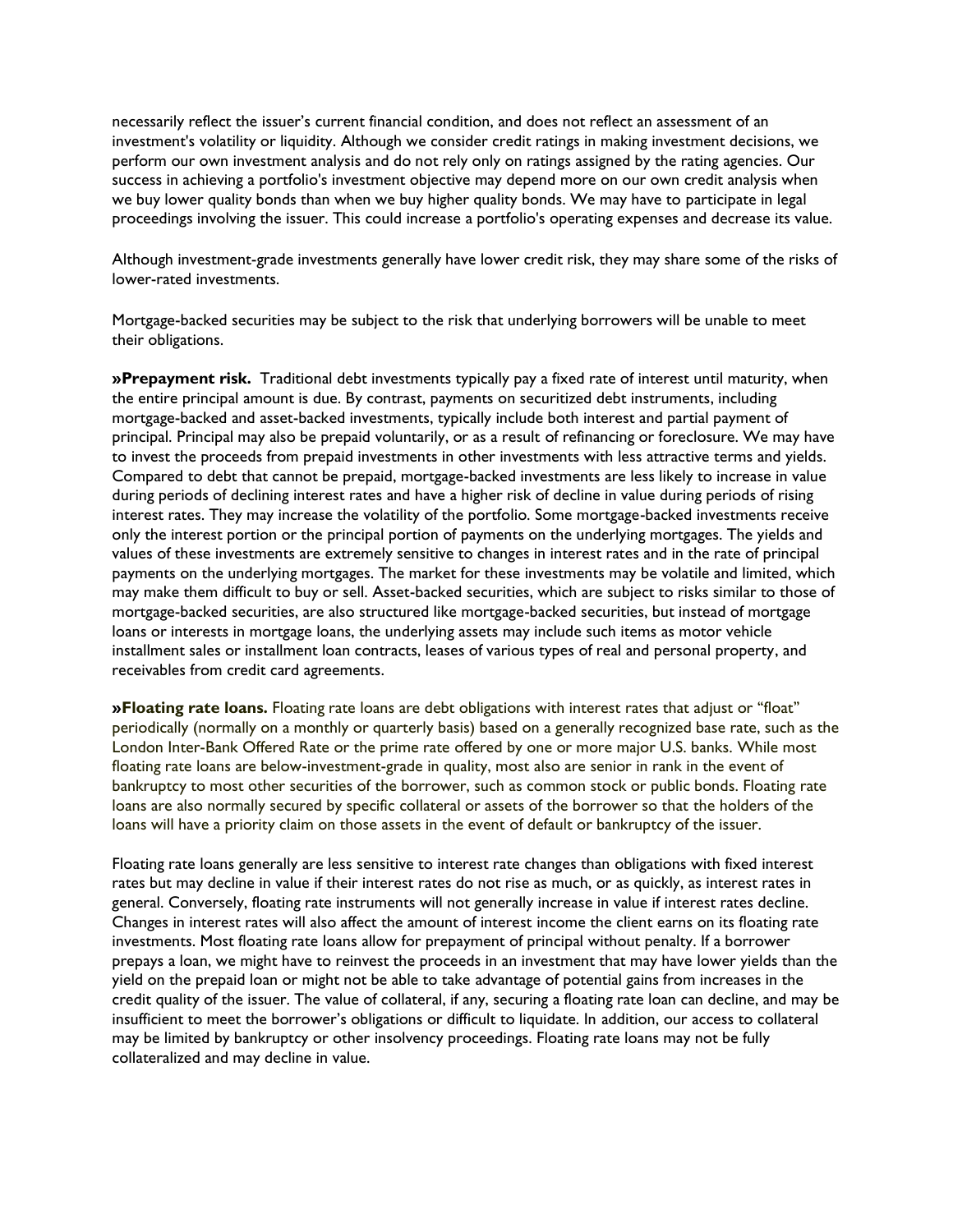Although the market for the types of floating rate loans in which we invest has become increasingly liquid over time, this market is still developing, and there can be no assurance that adverse developments with respect to this market or particular borrowers will not prevent us from selling these loans at their market values when we consider such a sale desirable.

#### **Equity investments**

**»Common stocks.** Common stock represents an ownership interest in a company. The value of a company's stock may fall as a result of factors directly relating to that company, such as decisions made by its management or lower demand for the company's products or services. A stock's value may also fall because of factors affecting not just the company, but also companies in the same industry or in a number of different industries, such as increases in production costs. From time to time, a portfolio may invest a significant portion of its assets in companies in one or more related industries or sectors, such as the financial sector, which would make the portfolio more vulnerable to adverse developments affecting those industries or sectors. The value of a company's stock may also be affected by changes in financial markets that are relatively unrelated to the company or its industry, such as changes in interest rates or currency exchange rates. In addition, a company's stock generally pays dividends only after the company invests in its own business and makes required payments to holders of its bonds and other debt. For this reason, the value of a company's stock will usually react more strongly than its bonds and other debt to actual or perceived changes in the company's financial condition or prospects. Stocks of smaller companies may be more vulnerable to adverse developments than those of larger companies.

Growth stocks **—** Stocks of companies we believe are fast-growing may trade at a higher multiple of current earnings than other stocks. The values of these stocks may be more sensitive to changes in current or expected earnings than the values of other stocks. If our assessment of the prospects for a company's earnings growth is wrong, or if our judgment of how other investors will value the company's earnings growth is wrong, then the price of the company's stock may fall or not approach the value that we have placed on it. Seeking earnings growth may result in significant investments in some sectors, including the technology sector, which may be subject to greater volatility than other sectors of the economy.

Value stocks **—** Companies whose stock we believe is undervalued by the market may have experienced adverse business developments or may be subject to special risks that have caused their stocks to be out of favor. If our assessment of a company's prospects is wrong, or if other investors do not similarly recognize the value of the company, then the price of the company's stock may fall or may not approach the value that we have placed on it.

»**Small and midsized companies.** These companies, some of which may have a market capitalization of less than \$1 billion, are more likely than larger companies to have limited product lines, markets, or financial resources, or to depend on a small, inexperienced management group. Stocks of these companies often trade less frequently and in limited volume, and their prices may fluctuate more than stocks of larger companies. Stocks of small and midsized companies may therefore be more vulnerable to adverse developments than those of larger companies. Small companies in non-U.S. countries could be relatively smaller than those in the United States.

#### **Non-U.S. investments**

Non-U.S. investments (whether equities or fixed-income investments) involve special risks, including:

» Unfavorable changes in currency exchange rates: Non-U.S. investments are typically issued and traded in non-U.S. currencies. As a result, their values may be affected by changes in exchange rates.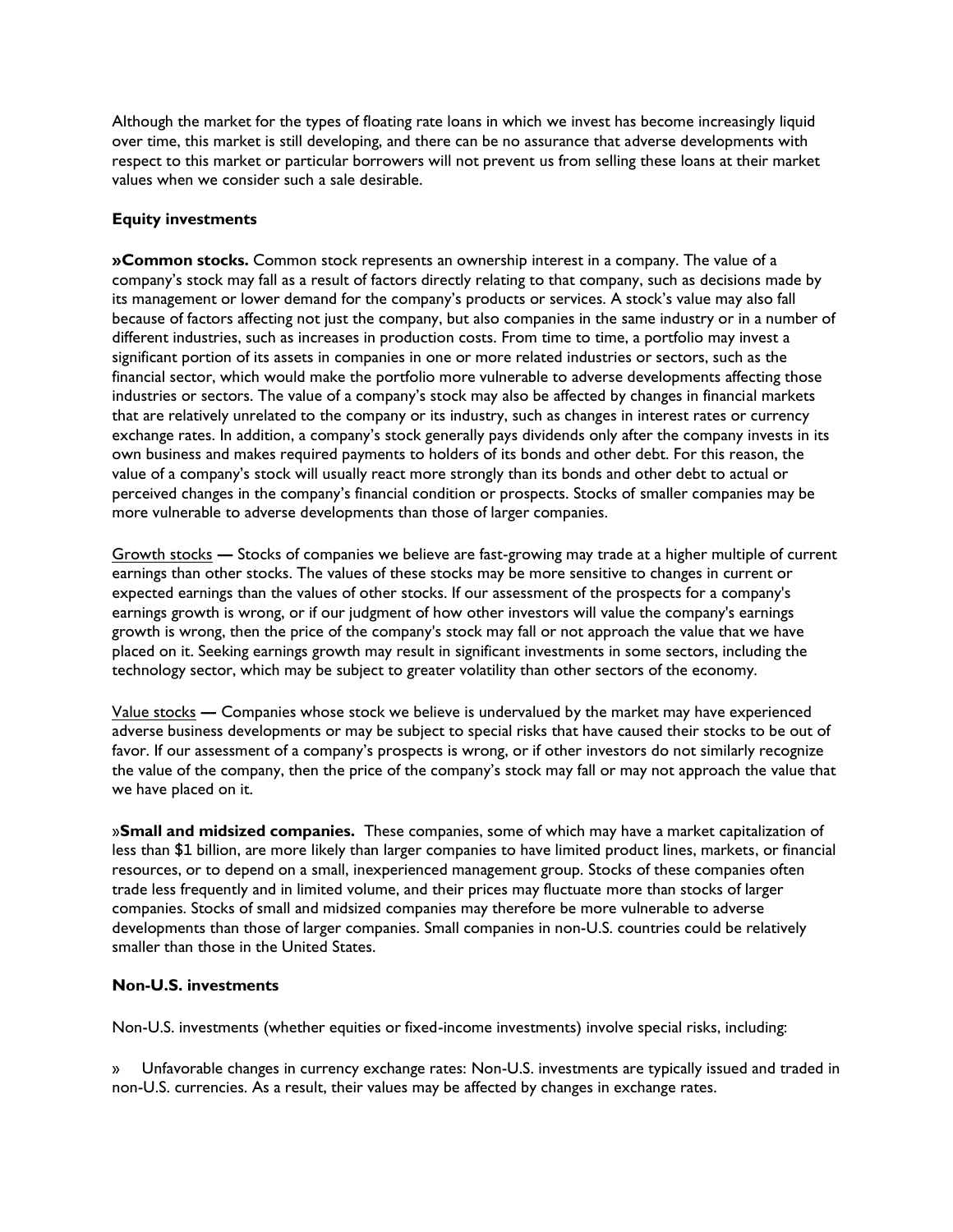» Political and economic developments: Non-U.S. investments may be subject to the risks of seizure by a non-U.S. government, direct or indirect impact of sovereign debt default, imposition of restrictions on the exchange or export of non-U.S. currency, and tax increases.

» Unreliable or untimely information: There may be less information publicly available about a non-U.S. company than about most publicly traded U.S. companies, and non-U.S. companies are usually not subject to accounting, auditing, and financial reporting standards and practices as stringent as those in the United States.

» Limited legal recourse: Legal remedies for investors may be more limited than the remedies available for investors in U.S. companies.

» Limited markets: Some non-U.S. investments may be less liquid (harder to buy and sell) and more volatile, which means we may at times be unable to sell these non-U.S. investments at desirable prices. For the same reason, we may at times find it difficult to value the portfolio's non-U.S. investments.

» Trading practices: Brokerage commissions and other fees are generally higher for non-U.S. investments than for U.S. investments. The procedures and rules governing non-U.S. transactions and custody may also involve delays in payment, delivery, or recovery of money or investments.

The risks of non-U.S. investments are typically increased in less developed countries, which are sometimes referred to as emerging markets. For example, political and economic structures in these countries may be changing rapidly, which can cause instability. These countries are also more likely to experience high levels of inflation, deflation or currency devaluation, which could hurt their economies and securities markets. For these and other reasons, investments in emerging markets are often considered speculative.

Some of these risks may also apply to some extent to U.S. investments that are denominated in non-U.S. currencies, investments in U.S. companies that are traded in non-U.S. markets, or investments in U.S. companies that have significant non-U.S. operations.

### **Derivatives investments**

We may engage in a variety of transactions involving derivatives, such as futures, options, warrants, and swap contracts. Derivatives are financial instruments whose value depends upon, or is derived from, the value of something else, such as one or more underlying investments, pools of investments, indices, or currencies. We may make use of "short" derivatives positions, the values of which move in the opposite direction from the price of the underlying investment, pool of investments, index, or currency. The risk of loss from some short derivatives positions is theoretically unlimited. We may use derivatives both for hedging and nonhedging purposes. For example, we may use foreign currency transactions to increase or decrease a portfolio's exposure to a particular currency or group of currencies. We may also use derivatives as a substitute for a direct investment in the securities of one or more issuers. However, we may also choose not to use derivatives, based on our evaluation of market conditions or the availability of suitable derivatives. It is not possible to hedge fully or perfectly against any risk, and hedging entails its own costs. In addition, derivatives trading may involve other costs, such as the cost of posting collateral, which could reduce or negate the return from a derivative.

Derivatives involve special risks and may result in losses. The successful use of derivatives depends on our ability to manage these sophisticated instruments. Some derivatives are "leveraged," which means that they provide a portfolio with investment exposure greater than the value of the portfolio's investment in the derivatives. As a result, these derivatives may magnify or otherwise increase investment losses to the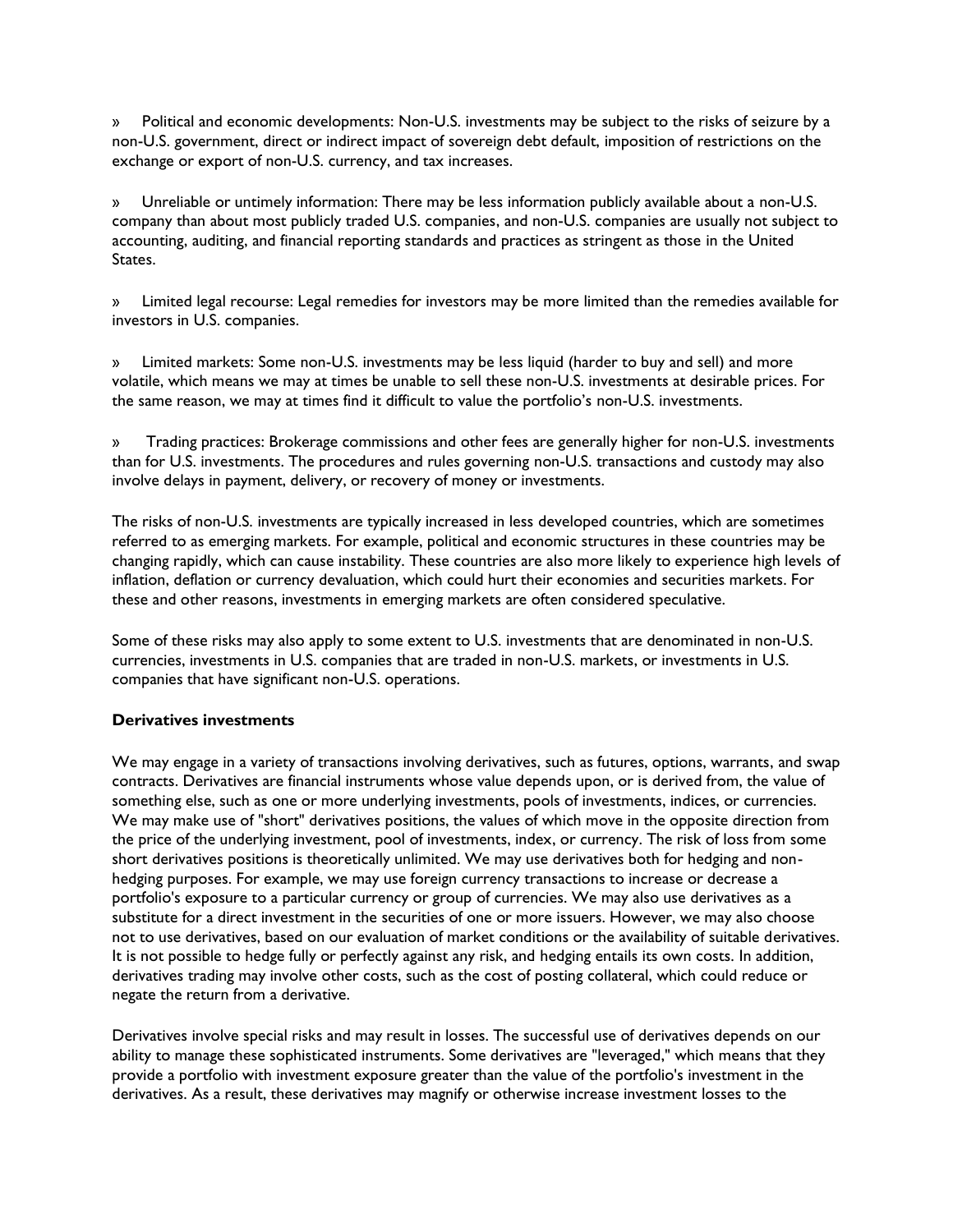portfolio, and an account investing in derivatives could lose more than the amount invested in them. The prices of derivatives may move in unexpected ways due to the use of leverage or other factors, especially in unusual market conditions, and may result in increased volatility. Derivatives strategies that use hedging can cause the value of a portfolio to appreciate or depreciate at a greater rate than if such techniques were not used.

Other risks arise from the potential inability to terminate or sell derivatives positions. A liquid secondary market may not always exist for the portfolio derivatives positions at any time. In fact, many over-thecounter instruments (investments not traded on an exchange) will not be liquid. Over-the-counter instruments also involve the risk that the other party to the derivative transaction will not meet its obligations.

More broadly, clients investing in derivatives should be aware that the legal requirements for derivatives trading are complex and continue to evolve, both in the U.S. and internationally. For example, client derivative trading may require public or non-public regulatory reporting in the U.S., Europe, and other jurisdictions, and local law may impose other related obligations (such as valuation and risk mitigation requirements) directly on the client. Derivatives must in some cases be "cleared" through a clearinghouse and/or traded on an exchange or similar facility, and even bilateral, "over the counter" positions may be subject to collateralization and other operational arrangements. Each of these trading requirements presents additional operational, legal, and investment issues for relevant accounts. Increasing derivatives regulation could reduce liquidity, increase costs, or otherwise impact the effectiveness of strategies that make significant use of derivatives.

#### **Short sales**

In certain strategies, we may engage in short sales of securities either as a hedge against potential declines in value of a portfolio security or to realize appreciation when a security that the account does not own declines in value. Short sales are transactions in which the fund or other client sells a security it does not own to a third party by borrowing the security in anticipation of purchasing the same security at the market price on a later date to close out the short position. The potential loss from a short sale is theoretically unlimited since the potential increase in the market price of the security sold short is not limited. The successful use of short sales is subject to our ability to accurately predict movements in the market price of the security sold short. Short selling may involve financial leverage because the portfolio is exposed both to changes in the market price of the security sold short and to changes in the value of securities purchased with the proceeds of the short sale, effectively leveraging its assets. Under adverse market conditions, we may have difficulty purchasing securities to meet short sale delivery obligations, and may be required to close out a short position (including by selling other portfolio securities) at an inopportune time.

### **Commodity-linked investments**

Exposure to the commodities markets may subject an investor to greater volatility than investments in traditional securities and is typically achieved through derivative instruments or commodity-linked notes. Commodities trading involves substantial risk of loss. There are additional risks involved with trading securities in a margin account, including the risk of losing more funds than the amount deposited. Commodity-linked notes are subject to the same risks as commodities, such as weather, disease, political, tax, and other regulatory developments and other factors affecting the value of commodities. Commoditylinked investments may be more volatile and less liquid than the underlying measures, may be leveraged, and have substantial risk of loss and are subject to the credit risks associated with the issuer or counterparty.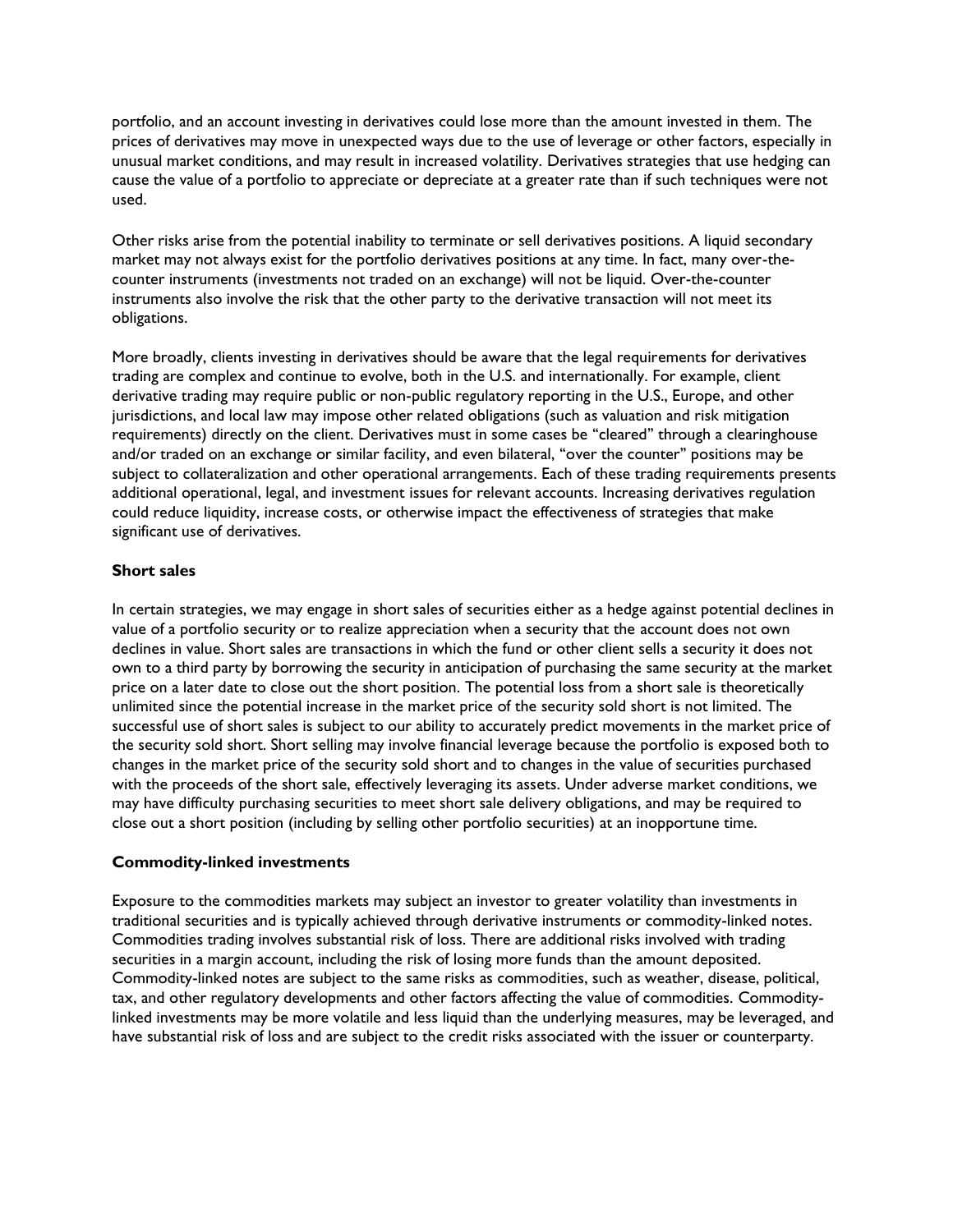#### **Convertible securities**

Convertible securities include bonds, preferred stocks, and other instruments that pay interest or dividends and that can be converted into or exchanged for common stocks or other equity securities, or equivalent value, at a particular price or rate (a "conversion price"). Convertible securities generally have less potential for gain or loss than common stocks, but may have more potential for gain or loss than debt securities. In general, a convertible security performs more like a stock when the underlying stock's price is near or higher than the conversion price (because it is assumed that it will be converted into the stock) and more like a bond when the underlying stock's price is lower than the conversion price (because it is assumed that it will not be converted). Convertible securities tend to provide higher yields than common stocks. However, a higher yield may not protect investors against the risk of loss or adequately mitigate any loss associated with a decline in the price of a convertible security.

### **Privately placed and Rule 144A securities**

We may invest in securities purchased in private placements or pursuant to Rule 144A under the Securities Act of 1933 (if available). Rule 144A securities are securities that are not registered for public sale, but can be sold to institutional investors in accordance with Rule 144A. Other privately placed securities may be sold only in private offerings, the terms of which may be individually structured depending on the issuer and offering. Privately placed and Rule 144A securities may be subject to limitations on resale or transfer as a matter of law or contract, and are normally resold only to institutional investors. There can be no assurance that we will be able to dispose of these securities readily. Particularly given the smaller size of some emerging companies, in some cases, we could hold a substantial portion of an issuer's capital. In addition to impacting potential liquidity, large positions of this kind could raise additional legal requirements, such as public disclosure or regulatory approvals, depending on the nature of our holding. In some cases, in order to comply with applicable law and/or to avoid position disclosure or other legal steps that we believe are not in the best interest of our clients, Putnam may choose, in its discretion, to purchase non-voting shares, or to take other steps that would not typically be needed in public investments. Private securities may also require greater involvement by Putnam in the valuation process.

### **Holdings limits**

The laws of some non-U.S. countries may limit our ability to invest in securities of certain issuers organized under the laws of those foreign countries. These restrictions may take the form of prior governmental approval requirements, limits on the amount or type of securities held by foreign investors, and limits on the types of companies in which foreign investors may invest (such as limits on investment in certain industries). Some countries also limit the investment of foreign persons to only a specific class of securities of an issuer that has less advantageous terms than securities of the issuer available for purchase by domestic parties, or may directly limit foreign investors' rights (such as voting rights). Although securities subject to these restrictions may be marketable abroad, they may be less liquid than securities of the same class that are not subject to the restrictions. Non-U.S. laws may also impact the availability of derivatives or hedging techniques relating to a non-U.S. country's government securities. Legal holdings limits or pre-approval requirements may also apply in the U.S. based on state laws applicable to specific kinds of companies, such as insurers or banks. In each of these situations, our ability to invest significantly in desired issuers, or the terms of the investments, could be negatively impacted.

For purposes of some U.S. or non-U.S. holding limits or disclosure thresholds, all positions owned or controlled by the same person or entity, even if in different accounts, may be aggregated for purposes of determining whether the applicable limits or thresholds have been exceeded. As a result, even if a particular client account does not exceed applicable limits, it is possible that different clients managed by Putnam and its affiliates may be aggregated for this purpose. Putnam and its affiliates may choose, as a prudential matter,